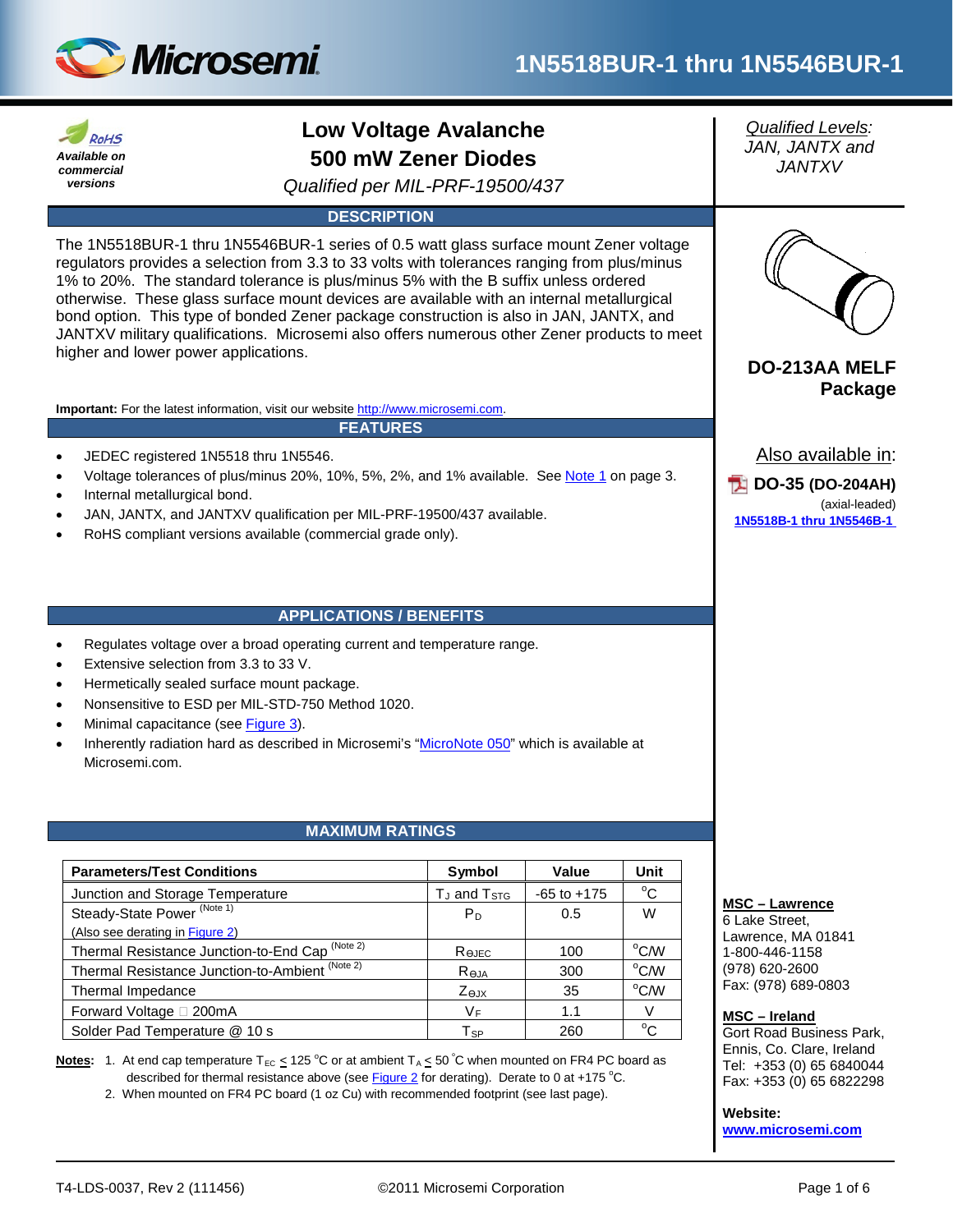

# **MECHANICAL and PACKAGING**

- CASE: Hermetically sealed glass DO-213AA (SOD80 or MLL34) MELF style package.
- TERMINALS: End caps tin-lead plated or RoHS compliant matte-Tin plating available (on commercial only) solderable per MIL-STD-750, method 2026.
- POLARITY: Cathode indicated by band where diode is to be operated with the banded end positive with respect to the opposite end for Zener regulation.
- MOUNTING SURFACE SELECTION: The Axial Coefficient of Expansion (COE) of this device is approximately +6 PPM/°C. The COE of the Mounting Surface System should be selected to provide a suitable match with this device.
- MARKING: cathode band only.
- TAPE & REEL option: Standard per EIA-481-1-A with 12 mm tape (add "TR" suffix to part number). Consult factory for quantities.
- WEIGHT: 0.04 grams.
- Se[e Package Dimensions](#page-5-0) on last page.



| <b>SYMBOLS &amp; DEFINITIONS</b> |                                                                                                                                                                                                                                                    |  |  |  |
|----------------------------------|----------------------------------------------------------------------------------------------------------------------------------------------------------------------------------------------------------------------------------------------------|--|--|--|
| Symbol                           | <b>Definition</b>                                                                                                                                                                                                                                  |  |  |  |
| $I_R$                            | Reverse Current: The maximum reverse (leakage) current that will flow at the specified voltage and temperature.                                                                                                                                    |  |  |  |
| $I_z$ , $I_{ZT}$ , $I_{ZK}$      | Regulator Current: The dc regulator current ( $ z\rangle$ , at a specified test point ( $ z_T\rangle$ , near breakdown knee ( $ z_K\rangle$ .                                                                                                      |  |  |  |
| I <sub>ZL</sub>                  | Low Regulator (Zener) Current: The lowest rated dc current for the specified power rating.                                                                                                                                                         |  |  |  |
| l <sub>ZM</sub>                  | Maximum Regulator (Zener) Current: The maximum rated dc current for the specified power rating.                                                                                                                                                    |  |  |  |
| V <sub>7</sub>                   | Zener Voltage: The zener voltage the device will exhibit at a specified current $(l_z)$ in its breakdown region.                                                                                                                                   |  |  |  |
| $\Delta V_z$                     | Voltage Regulation: The change in zener voltage between two specified currents or percentage of IzM.                                                                                                                                               |  |  |  |
| $Z_{ZT}$ or $Z_{ZK}$             | Dynamic Impedance: The small signal impedance of the diode when biased to operate in its breakdown region at a<br>specified rms current modulation (typically 10% of $I_{ZT}$ or $I_{ZK}$ ) and superimposed on $I_{ZT}$ or $I_{ZK}$ respectively. |  |  |  |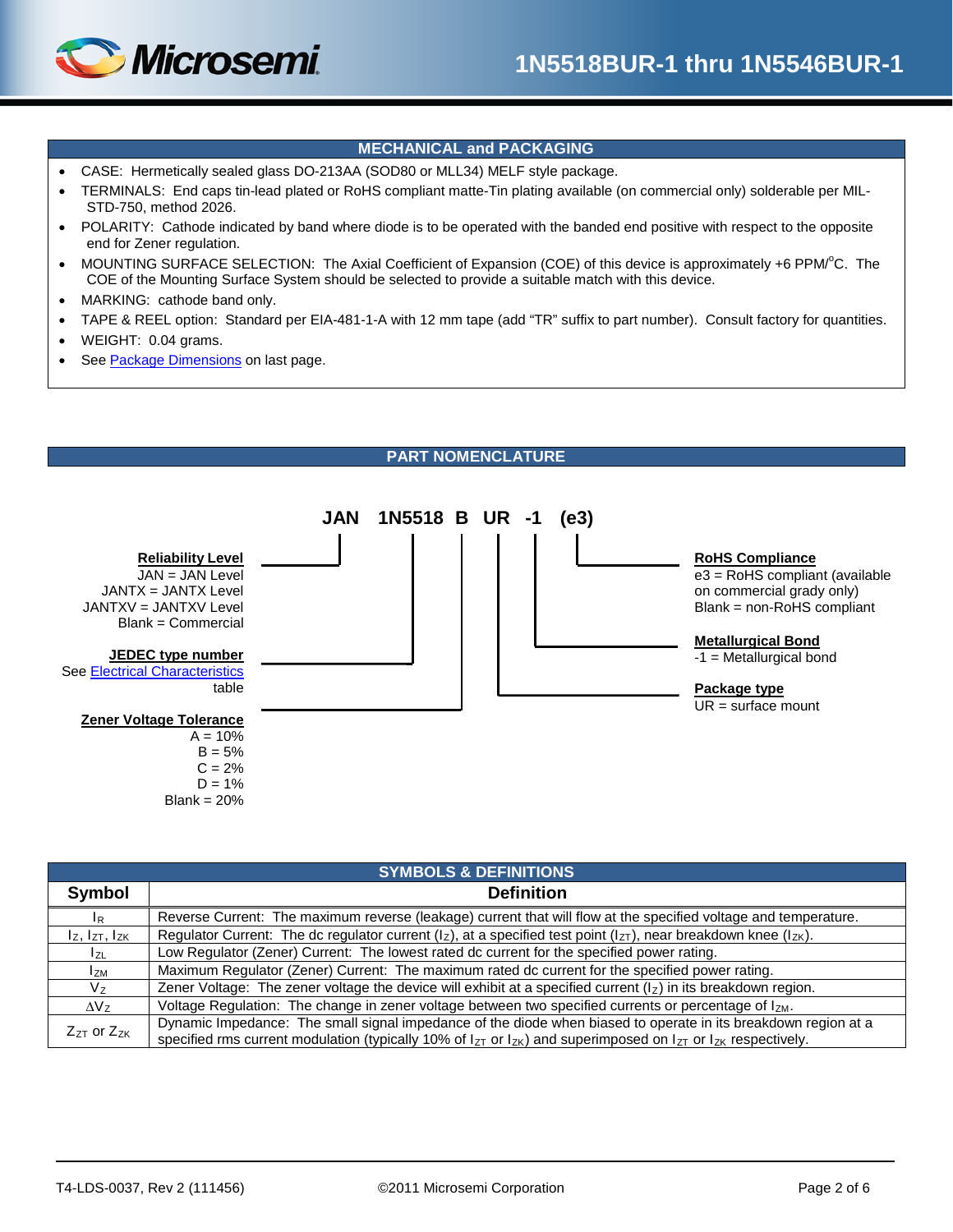

#### **ELECTRICAL CHARACTERISTICS**

 $(T_A = 25^{\circ}$ C unless otherwise noted. Based on DC measurements at thermal equilibrium;  $V_F = 1.1$  Max @ IF = 200 mA for all types.)

<span id="page-2-1"></span>

| <b>JEDEC TYPE</b><br><b>NUMBER</b> | <b>NOMINAL</b><br><b>ZENER</b>                     | <b>TEST</b><br><b>CURRENT</b> | <b>MAX. ZENER</b><br><b>IMPEDANCE</b>                    | <b>MAX. REVERSE CURRENT</b><br>(Note 4) |                       | $B-C-D$<br><b>SUFFIX</b> | <b>B-C-D SUFFIX</b><br><b>MAX. NOISE</b>            | <b>REGULATION</b><br><b>FACTOR</b>               | LOW $Vz$<br><b>CURRENT</b> |                      |
|------------------------------------|----------------------------------------------------|-------------------------------|----------------------------------------------------------|-----------------------------------------|-----------------------|--------------------------|-----------------------------------------------------|--------------------------------------------------|----------------------------|----------------------|
| (Note 1)                           | <b>VOLTAGE</b><br>$V_z \otimes I_{ZT}$<br>(Note 2) | $I_{ZT}$                      | <b>B-C-D SUFFIX</b><br>$Z_{ZT}$ $@$ $I_{ZT}$<br>(Note 3) | $I_R$                                   | $V_R$ – VOLTS         |                          | <b>MAXIMUM</b><br><b>DC ZENER</b><br><b>CURRENT</b> | <b>DENSITY</b><br>$AT IZ = 250 \mu A$<br>$N_{D}$ | $\Delta V_Z$<br>(Note 6)   | $I_{ZL}$<br>(Note 6) |
|                                    |                                                    |                               |                                                          |                                         | <b>NON &amp;</b>      |                          | $I_{ZM}$                                            |                                                  |                            |                      |
|                                    | <b>Volts</b>                                       | mA                            | Ohms                                                     |                                         | A-                    | B-C-D                    | (Note 5)<br>mA                                      | $\mu$ V/ $\sqrt{Hz}$                             | <b>Volts</b>               | mA                   |
| 1N5518BUR-1                        | 3.3                                                | 20                            | 26                                                       | μA<br>5.0                               | <b>SUFFIX</b><br>0.90 | <b>SUFFIX</b><br>1.0     | 115                                                 | 0.5                                              | 0.90                       | 2.0                  |
| 1N5519BUR-1                        | 3.6                                                | 20                            | 24                                                       | 3.0                                     | 0.90                  | 1.0                      | 105                                                 | 0.5                                              | 0.90                       | 2.0                  |
| 1N5520BUR-1                        | 3.9                                                | 20                            | 22                                                       | 1.0                                     | 0.90                  | 1.0                      | 98                                                  | 0.5                                              | 0.85                       | 2.0                  |
| 1N5521BUR-1                        | 4.3                                                | 20                            | 18                                                       | 3.0                                     | 1.0                   | 1.5                      | 88                                                  | 0.5                                              | 0.75                       | 2.0                  |
| 1N5522BUR-1                        | 4.7                                                | 10                            | 22                                                       | 2.0                                     | 1.5                   | 2.0                      | 81                                                  | 0.5                                              | 0.60                       | 1.0                  |
| 1N5523BUR-1                        | 5.1                                                | 5.0                           | 26                                                       | 2.0                                     | 2.0                   | 2.5                      | 75                                                  | 0.5                                              | 0.65                       | 0.25                 |
| 1N5524BUR-1                        | 5.6                                                | 3.0                           | 30                                                       | 2.0                                     | 3.0                   | 3.5                      | 68                                                  | 1.0                                              | 0.30                       | 0.25                 |
| 1N5525BUR-1                        | 6.2                                                | $1.0$                         | 30                                                       | 1.0                                     | 4.5                   | 5.0                      | 61                                                  | 1.0                                              | 0.20                       | 0.01                 |
| 1N5526BUR-1                        | 6.8                                                | 1.0                           | 30                                                       | 1.0                                     | 5.5                   | 6.2                      | 56                                                  | 1.0                                              | 0.10                       | 0.01                 |
| 1N5527BUR-1                        | 7.5                                                | 1.0                           | 35                                                       | 0.5                                     | 6.0                   | 6.8                      | 51                                                  | 2.0                                              | 0.05                       | 0.01                 |
| 1N5528BUR-1                        | 8.2                                                | 1.0                           | 40                                                       | 0.5                                     | 6.5                   | 7.5                      | 46                                                  | 4.0                                              | 0.05                       | 0.01                 |
| 1N5529BUR-1                        | 9.1                                                | 1.0                           | 45                                                       | 0.1                                     | 7.0                   | 8.2                      | 42                                                  | 4.0                                              | 0.05                       | 0.01                 |
| 1N5530BUR-1                        | 10.0                                               | 1.0                           | 60                                                       | 0.05                                    | 8.0                   | 9.1                      | 38                                                  | 4.0                                              | 0.10                       | 0.01                 |
| 1N5531BUR-1                        | 11.0                                               | 1.0                           | 80                                                       | 0.05                                    | 9.0                   | 9.9                      | 35                                                  | 5.0                                              | 0.20                       | 0.01                 |
| 1N5532BUR-1                        | 12.0                                               | 1.0                           | 90                                                       | 0.05                                    | 9.5                   | 10.8                     | 32                                                  | 10                                               | 0.20                       | 0.01                 |
| 1N5533BUR-1                        | 13.0                                               | 1.0                           | 90                                                       | 0.01                                    | 10.5                  | 11.7                     | 29                                                  | 15                                               | 0.20                       | 0.01                 |
| 1N5534BUR-1                        | 14.0                                               | 1.0                           | 100                                                      | 0.01                                    | 11.5                  | 12.6                     | 27                                                  | 20                                               | 0.20                       | 0.01                 |
| 1N5535BUR-1                        | 15.0                                               | 1.0                           | 100                                                      | 0.01                                    | 12.5                  | 13.5                     | 25                                                  | 20                                               | 0.20                       | 0.01                 |
| 1N5536BUR-1                        | 16.0                                               | 1.0                           | 100                                                      | 0.01                                    | 13.0                  | 14.4                     | 24                                                  | 20                                               | 0.20                       | 0.01                 |
| 1N5537BUR-1                        | 17.0                                               | 1.0                           | 100                                                      | 0.01                                    | 14.0                  | 15.3                     | 22                                                  | 20                                               | 0.20                       | 0.01                 |
| 1N5538BUR-1                        | 18.0                                               | 1.0                           | 100                                                      | 0.01                                    | 15.0                  | 16.2                     | $\overline{21}$                                     | $\overline{20}$                                  | 0.20                       | 0.01                 |
| 1N5539BUR-1                        | 19.0                                               | 1.0                           | 100                                                      | 0.01                                    | 16.0                  | 17.1                     | 20                                                  | 20                                               | 0.20                       | 0.01                 |
| 1N5540BUR-1                        | 20.0                                               | 1.0                           | 100                                                      | 0.01                                    | 17.0                  | 18.0                     | 19                                                  | 20                                               | 0.20                       | 0.01                 |
| 1N5541BUR-1                        | 22.0                                               | 1.0                           | 100                                                      | 0.01                                    | 18.0                  | 19.8                     | 17                                                  | 25                                               | 0.25                       | 0.01                 |
| 1N5542BUR-1                        | 24.0                                               | 1.0                           | 100                                                      | 0.01                                    | 20.0                  | 21.6                     | 16                                                  | 30                                               | 0.30                       | 0.01                 |
| 1N5543BUR-1                        | 25.0                                               | 1.0                           | 100                                                      | 0.01                                    | 21.0                  | 22.4                     | 15                                                  | 35                                               | 0.35                       | 0.01                 |
| 1N5544BUR-1                        | 28.0                                               | 1.0                           | 100                                                      | 0.01                                    | 23.0                  | 25.2                     | 14                                                  | 40                                               | 0.40                       | 0.01                 |
| 1N5545BUR-1                        | 30.0                                               | 1.0                           | 100                                                      | 0.01                                    | 24.0                  | 27.0                     | 13                                                  | 45                                               | 0.45                       | 0.01                 |
| 1N5546BUR-1                        | 33.0                                               | 1.0                           | 100                                                      | 0.01                                    | 28.0                  | 29.7                     | 12                                                  | 50                                               | 0.50                       | 0.01                 |

#### **NOTES:**

<span id="page-2-0"></span>1. TOLERANCE AND VOLTAGE DESIGNATION –

The JEDEC type numbers without a letter prior to the UR-1 suffix are +/-20% with guaranteed limits for only  $V_z$ ,  $I_R$ , and  $V_F$ . Units with "A" prior to the UR-1 suffix are +/-10% with guaranteed limits for  $V_z$ ,  $I_R$ , and  $V_F$ . Units with guaranteed limits for all six parameters are indicated by a B suffix for +/-5.0% units, C suffix for +/-2.0% and D suffix for +/-1.0% prior to the UR-1 suffix.

2. ZENER VOLTAGE ( $V_z$ ) MEASUREMENT -Nominal zener voltage is measured with the device junction in thermal equilibrium with ambient temperature of 25 °C.

3. ZENER IMPEDANCE  $(Z_z)$  MEASUREMENT – The zener impedance is derived from the 60 Hz ac voltage, which results when an ac current having an rms value equal to 10% of the dc zener current ( $I_{ZT}$ ) is superimposed on  $I_{ZT}$ .

4. REVERSE CURRENT  $(I_R)$  –

Reverse currents are guaranteed and are measured at  $V_R$  as shown on the table.

5. MAXIMUM REGULATOR CURRENT  $(I_{ZM})$  -

The maximum current shown is as shown in MIL-PRF-19500/437.

6. MAXIMUM REGULATION FACTOR  $(\Delta V_Z)$  –

 $\Delta V_Z$  is the maximum difference between V<sub>z</sub> at I<sub>ZT</sub> and V<sub>z</sub> at I<sub>ZL</sub> measured with the device junction in thermal equilibrium.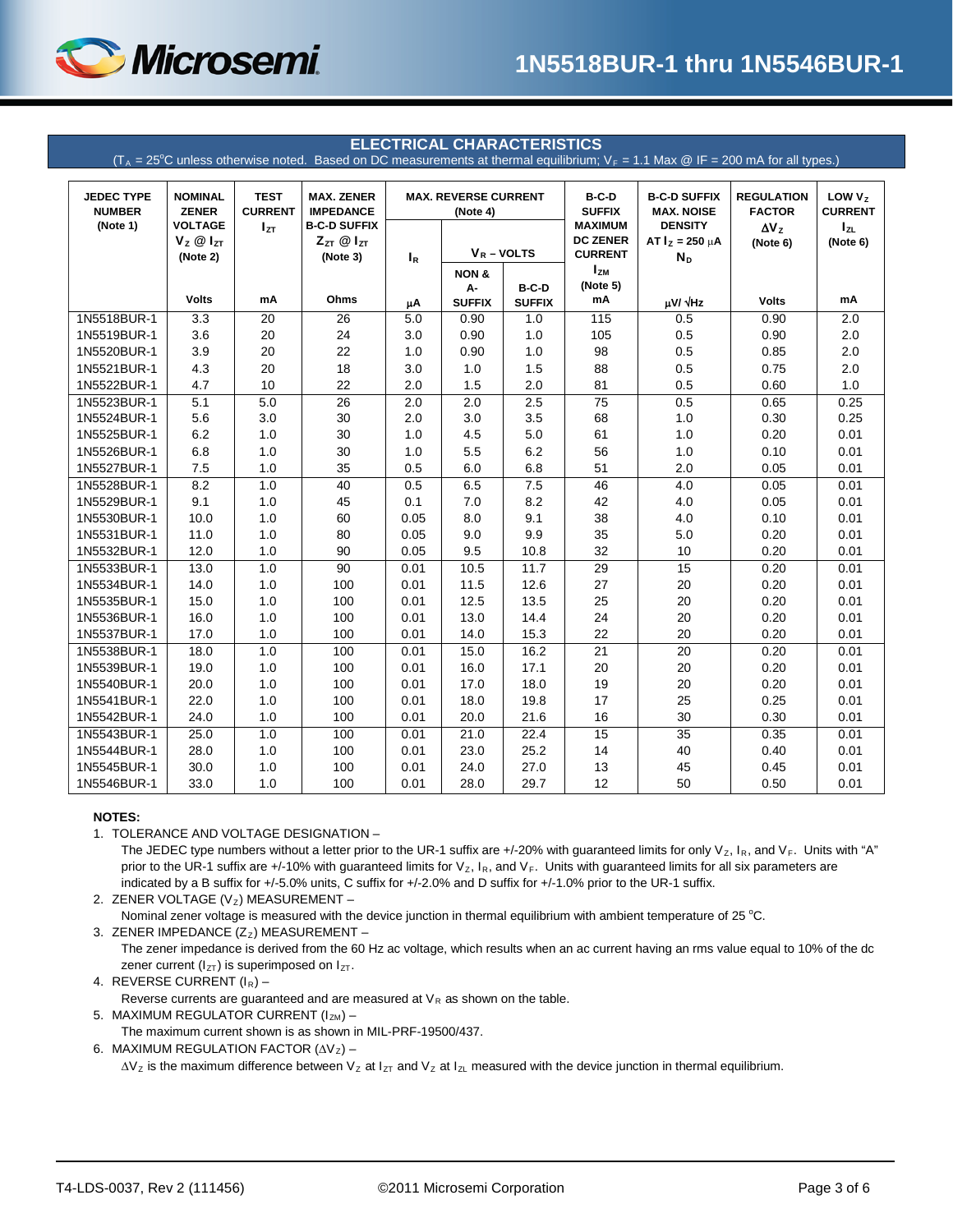

## **GRAPHS**

Noise density,  $(N_D)$  is specified in microvolt-rms per square-root-hertz. Actual measurement is performed using a 1 kHz to 3 kHz frequency bandpass filter at a constant Zener test current ( $I_{ZT}$ ) at 25 °C ambient temperature.



**FIGURE 1 –** Noise Density Measurement Circuit

<span id="page-3-1"></span>





<span id="page-3-0"></span>



**FIGURE 4 FIGURE 3 –** Capacitance vs. Zener Voltage (Typical) Zener Diode Characteristics and Symbol Identification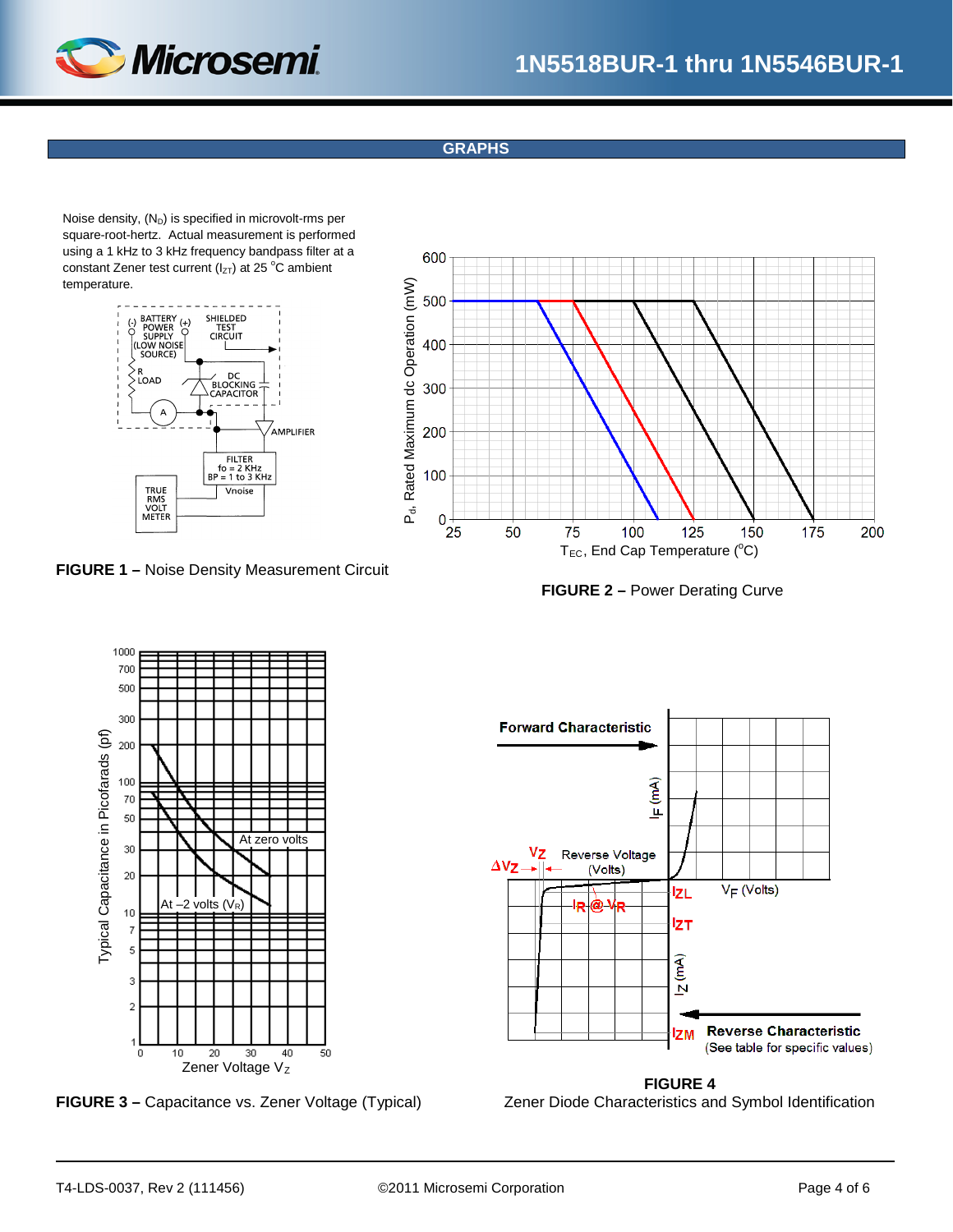

## **GRAPHS (continued)**



**FIGURE 5** ZENER IMPEDANCE vs. OPERATION CURRENT (typical)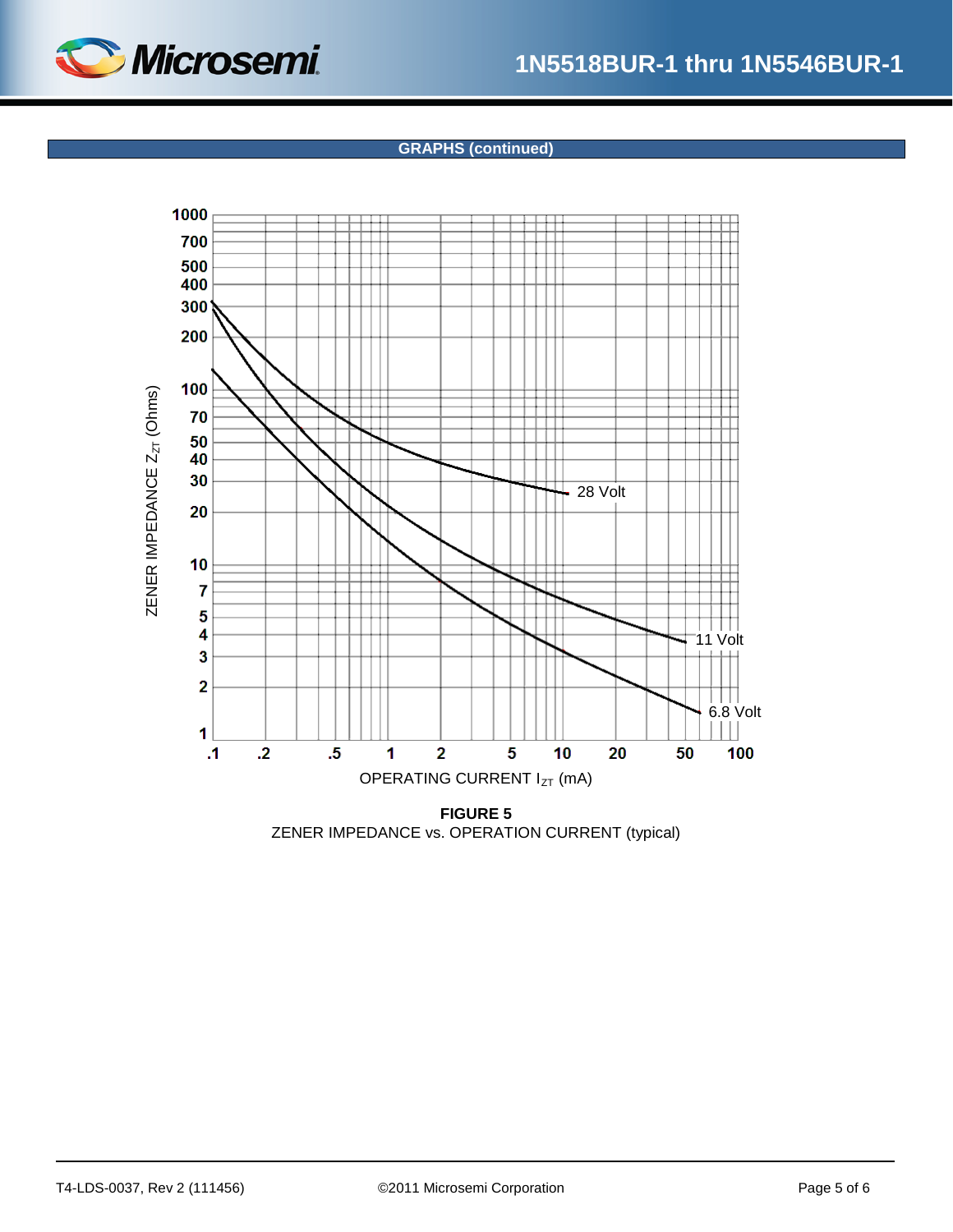

**BD** 

## **PACKAGE DIMENSIONS**

<span id="page-5-0"></span>

|            | <b>Dimensions</b> |          |                   |            |  |  |
|------------|-------------------|----------|-------------------|------------|--|--|
| Ltr        | Inch              |          | <b>Millimeter</b> |            |  |  |
|            | Min               | Max      | Min               | <b>Max</b> |  |  |
| <b>BD</b>  | .063              | .067     | 1.60              | 1.70       |  |  |
| BL         | .130              | .146     | 3.30              | 3.71       |  |  |
| <b>ECT</b> | .016              | .022     | 0.41              | 0.56       |  |  |
| S          |                   | .001 min |                   | $0.03$ min |  |  |

#### **NOTES:**

- 1. Dimensions are in inch.
- 2. Millimeters are given for general information only.
- 3. In accordance with ASME Y14.5M, diameters are equivalent to Φx symbology.

#### **PAD LAYOUT**



|   | <b>INCHES</b> | mm   |
|---|---------------|------|
| А | .200          | 5.08 |
| в | .055          | 1.40 |
| c | .080          | 2.03 |